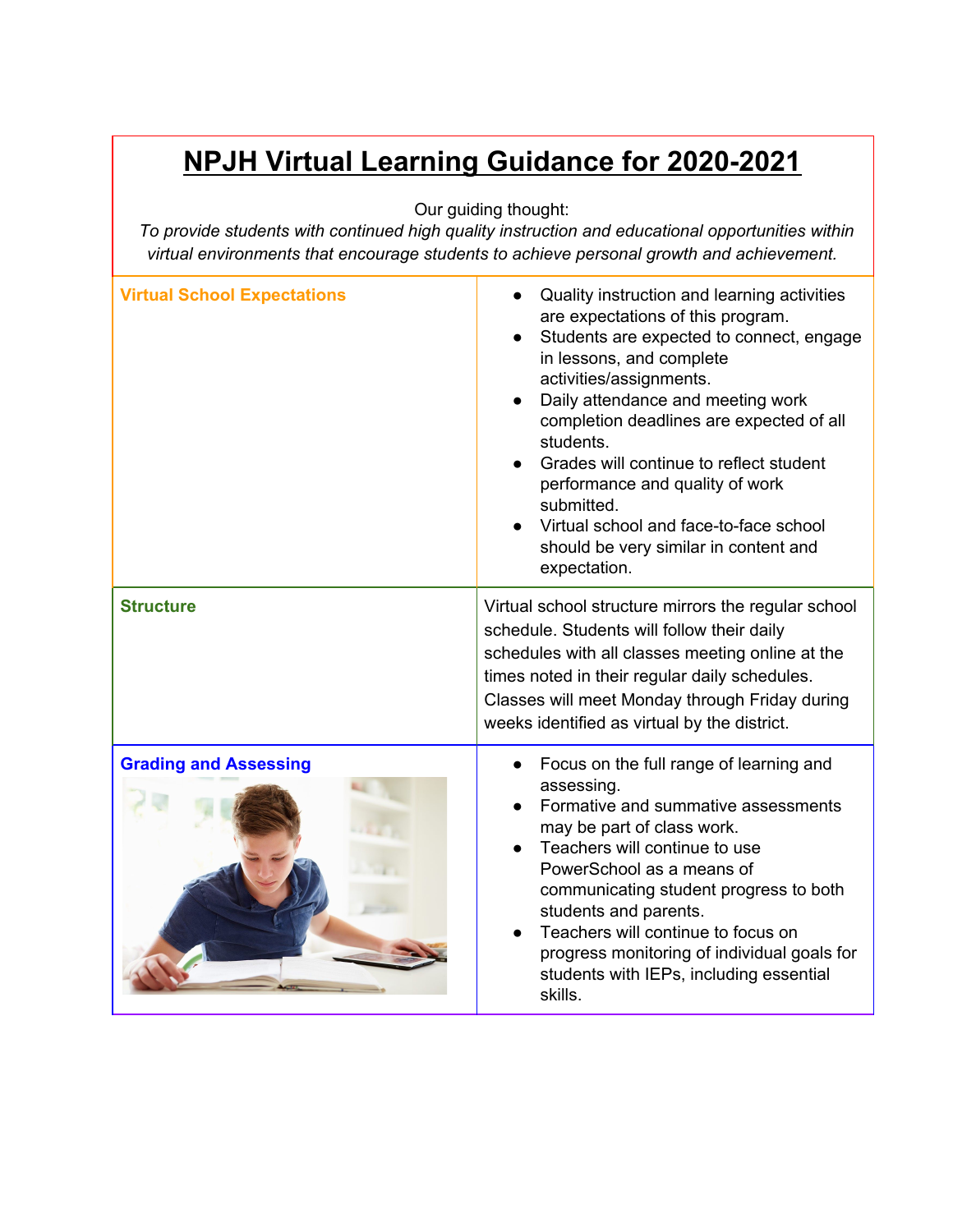| <b>Instruction</b><br><b>kNOW!</b>                        | Teachers will use Curriculum Maps as a<br>guide and Indiana Standards to prioritize<br>learning.<br>Teachers are available during the<br>contracted work time from 7:45 am-2:45<br>pm.<br>Students that are struggling can receive<br>extra support during this time. Please<br>reach out to the teacher to arrange<br>individual help.<br>Resource teachers, SLPs, OTs, and PTs<br>will contact parents to implement<br>reasonable, accessible and appropriate<br>services to our students and continue to<br>collaborate with general education<br>teachers.<br>Teachers will determine their own due<br>dates based on what is best for their<br>students and what makes sense for<br>course progression<br>Students may be asked to document their<br>work by taking a picture, recording<br>themselves explaining their thinking, etc.<br>Not all activities need to be on a device.<br>Teachers may ask students to complete<br>work offline to support online interactions. |
|-----------------------------------------------------------|------------------------------------------------------------------------------------------------------------------------------------------------------------------------------------------------------------------------------------------------------------------------------------------------------------------------------------------------------------------------------------------------------------------------------------------------------------------------------------------------------------------------------------------------------------------------------------------------------------------------------------------------------------------------------------------------------------------------------------------------------------------------------------------------------------------------------------------------------------------------------------------------------------------------------------------------------------------------------------|
| Classroom Interactions in a Virtual<br><b>Environment</b> | Teacher to student<br>We want students to see and hear<br>$\bigcirc$<br>their teacher                                                                                                                                                                                                                                                                                                                                                                                                                                                                                                                                                                                                                                                                                                                                                                                                                                                                                              |
|                                                           | Student to student<br>$\circ$ We want students to see and hear<br>one another<br>Content to student                                                                                                                                                                                                                                                                                                                                                                                                                                                                                                                                                                                                                                                                                                                                                                                                                                                                                |
|                                                           | Students will be delivered content<br>$\circ$<br>in accordance to Indiana state<br>standards and district curriculum                                                                                                                                                                                                                                                                                                                                                                                                                                                                                                                                                                                                                                                                                                                                                                                                                                                               |
|                                                           | Teachers will record on line class instruction and                                                                                                                                                                                                                                                                                                                                                                                                                                                                                                                                                                                                                                                                                                                                                                                                                                                                                                                                 |

Teachers will record on-line class instruction and upload it to his/her Canvas course for student reference.